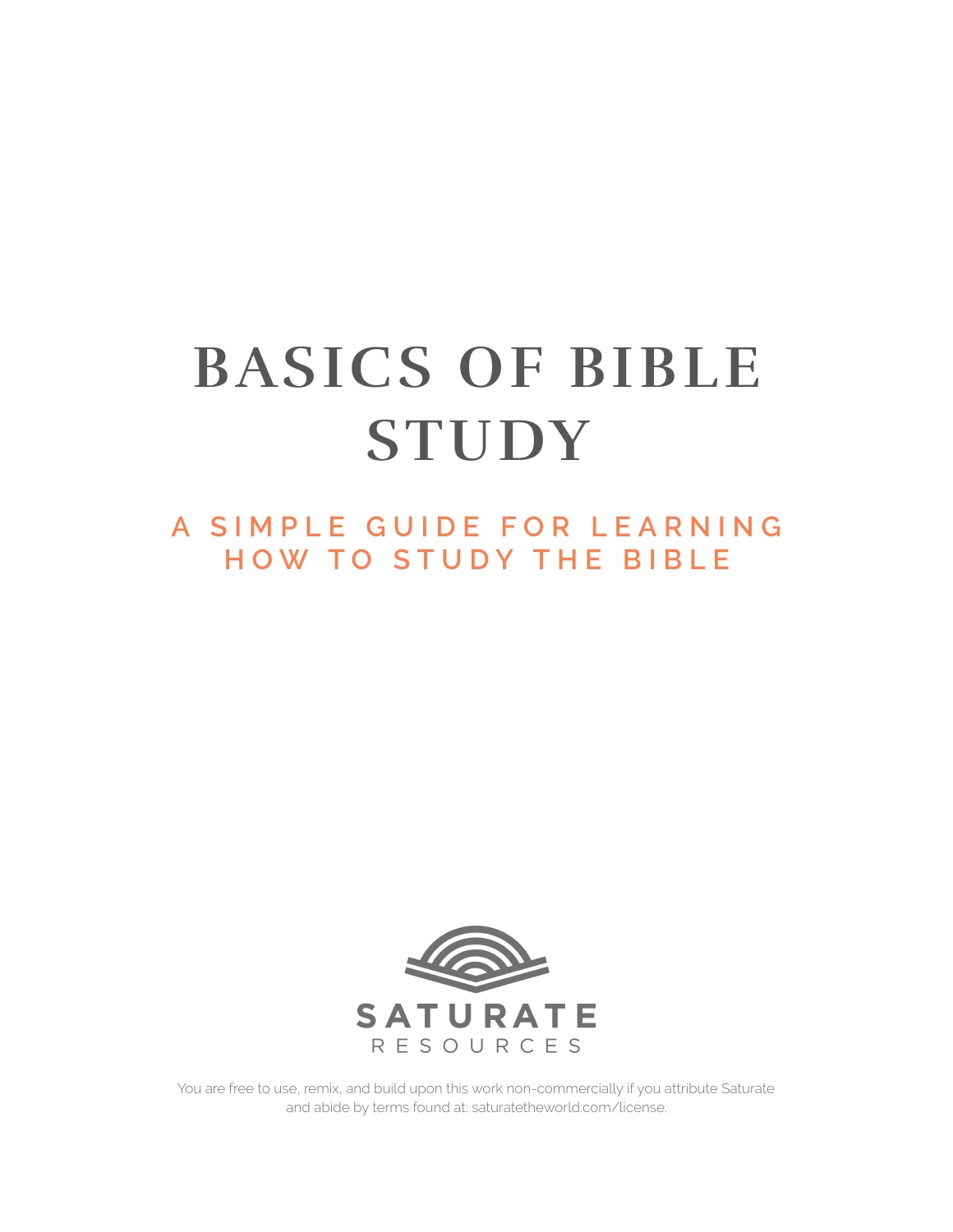**ALL SCRIPTURE IS BREATHED OUT BY GOD AND RIGHTEOUSNESS, THAT THE MAN OF GOD MAY BE** 

# **AUTHORITY (GOD-BREATHED)**

**Our Posture** The Bible is God's inspired Word.

Therefore, our posture is one of being under the Word. What this means is that we submit ourselves to God's Word, and acknowledge it has authority over our lives — for doctrine and life: what we believe and how we live.

It doesn't submit to us—we submit to it.

This means we study and do exegesis, not eisegesis.

# **Exegesis or Eisegesis?**

Exegesis means to draw out, while eisegesis means to draw in.

Exegesis is an attempt to discover the meaning of the text objectively, while eisegesis is importing a subjective meaning into the text.

Exegesis is letting the text speak by doing thorough study of the cultural, textual, historical, and biblical context.

Too often we make the text submit to our preconceived ideas or beliefs. When we do careful exegesis, we submit our ideas and beliefs to the text.

# **Context is Key**

#### **Cultural Context**

To understand the purpose and authorial intent of a book or passage of Scripture, you need to understand what's going on in the context of the culture to which the author is writing or addressing.

- What is the time and place of the writer AND the recipients?
- What are prominent themes, stories and practices in the culture?
- What has shaped the history of this culture?
- Who are the shapers and leaders of culture in this context?

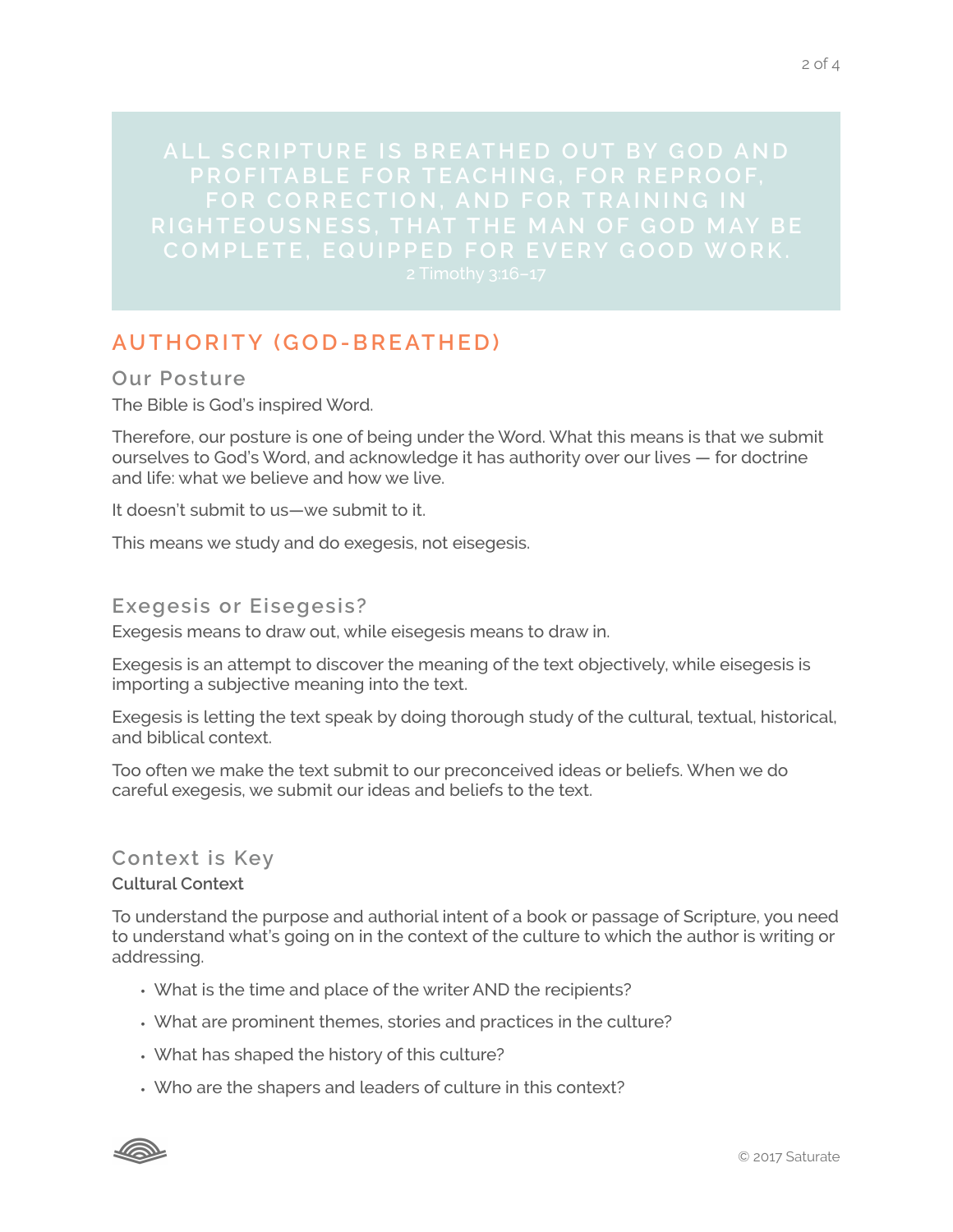- What are the forms, places and practices of worship?
- Who or what is the culture looking to for significance, security and salvation?
- What is presently going on in the context the author is addressing?

#### **Textual Context**

Every chapter or verse of the Bible is part of a larger context – a letter, a poem, a historical account, or a book. Proper exegesis requires understanding the text within which the verse or chapter is located.

- What kind of genre is the writing (historical, narrative, law, wisdom, poetry, prophecy, apocalyptic, gospel or letter/epistle)?
- What is the overall purpose of the text?
- What are the general and specific themes?
- When looking at a particular passage within a text, one must ask:
	- How do the other parts of this book inform how to read it?
	- What has been said already?
	- What is going to be said? (Necessitating that the whole text be completely read in order to accurately exegete that one part of the whole.)

#### **Biblical Context**

If you want to understand and study the Bible effectively you must read and become familiar with the Bible. The best tool for interpreting the Bible is the Bible itself.

Develop a habit of reading through the Bible regularly; set aside time to do it daily.

Each interpretation of a particular text must be checked and compared with the whole counsel of God's Word.

- Where else is this particular theme, idea, command or doctrine dealt with in God's Word?
- What do the other passages teach about this, and what is the dominant understanding? (Use cross-referencing and Bible study tools.)
- What particular biblical passages, images or metaphors is the author referencing or drawing upon? Why? And what do they mean in each particular instance?
- How does this particular text of the Bible fit within the overall text of Scripture?

#### **Redemptive-Historical Context**

According to Jesus in Luke 24, the Old Testament Scriptures are referring to him. The Redemptive-Historical method of studying the Bible demands the Bible be read in a way that stresses the organic unity between the unfolding historical stages of God's redemption in Christ. And, therefore, Scripture is to be read through a Christology lens – seeing how the progression of Scripture points to Christ as the hero of the Biblical narrative.